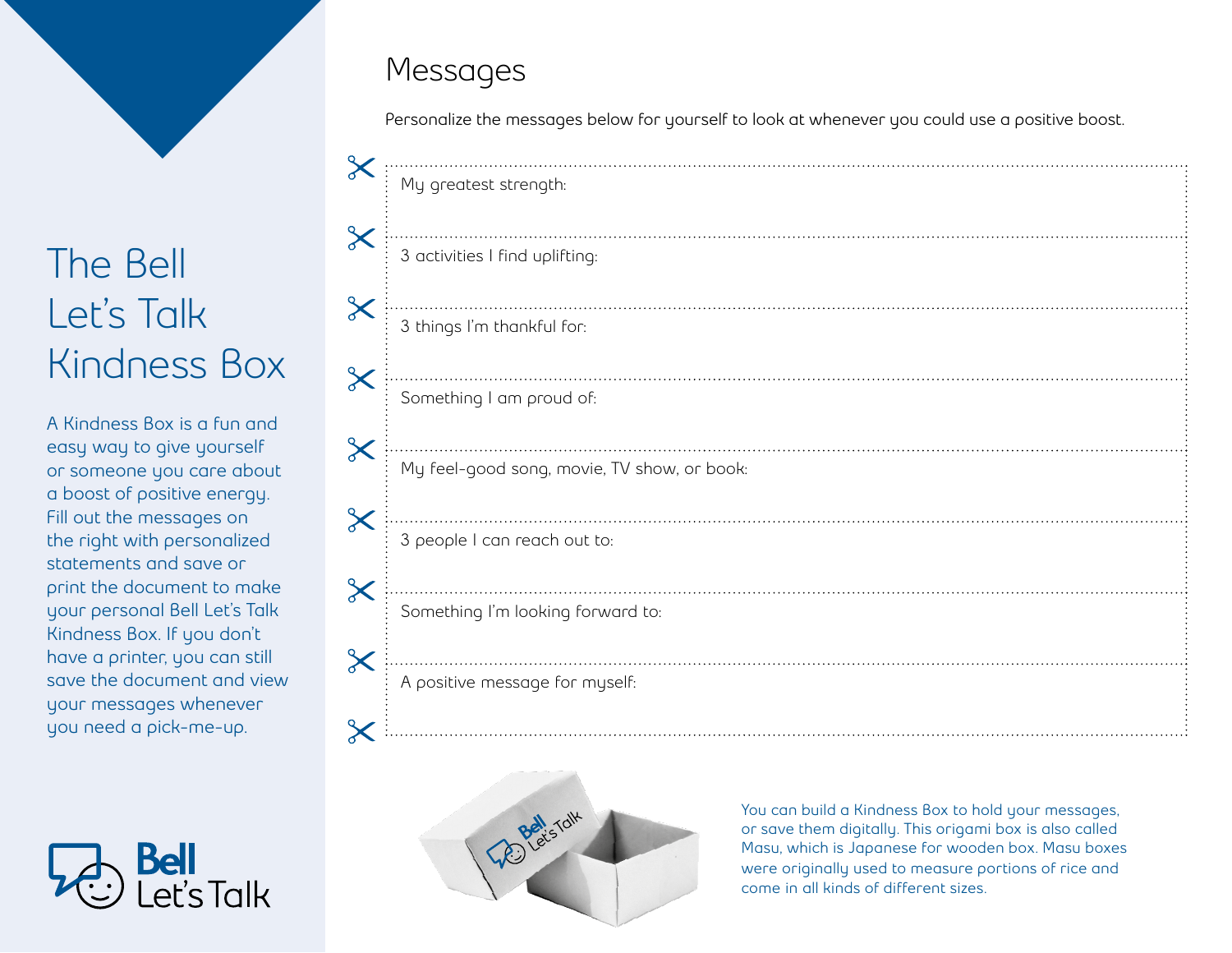

- **1.** Print off your messages, Masu box and Masu box lid construction pages and fold them according to the [instructions.](https://www.youtube.com/watch?v=miKVWRH6Jzc) You can also use any two sheets of paper, as long as they are both square and the same size.
- **2.** Cut out your messages and put them in the box. You can add your own positive messages too!
- **3.** Decorate, wrap or secure the box with ribbon (optional).
- **4.** Open the box and read the messages inside when you need a pick-me-up.
- **5.** Don't have a printer? Simply save the document on your computer or phone to view your messages any time.



Masu box and Masu box lid construction









### Masu box Masu box lid





5



6

\* Make sure to leave some room between these 2 corners so that the lid fits perfectly over your box.



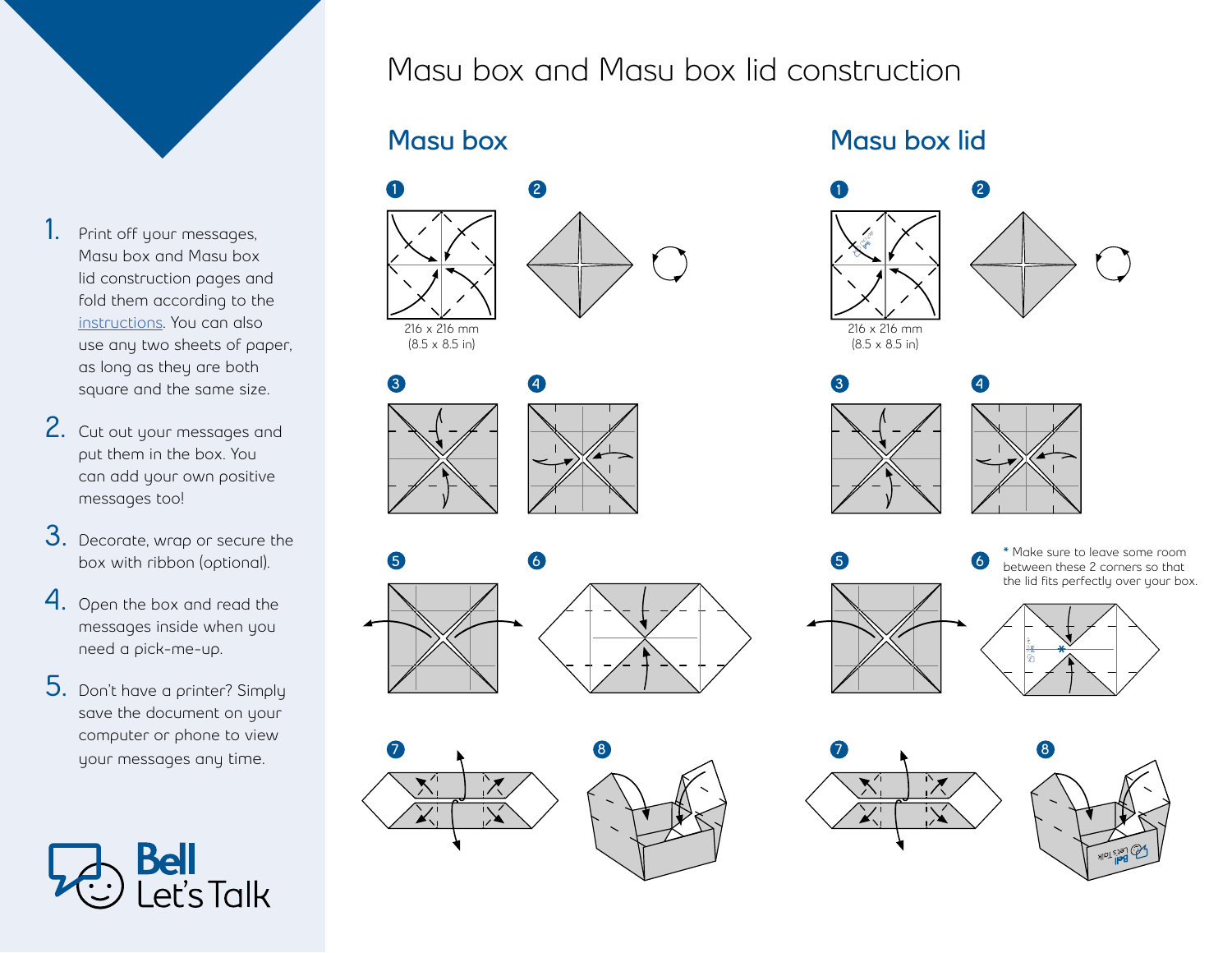# Masu box construction page

**216 x 216 mm (8.5 x 8.5 in)**

 $\Omega$  $\sigma$